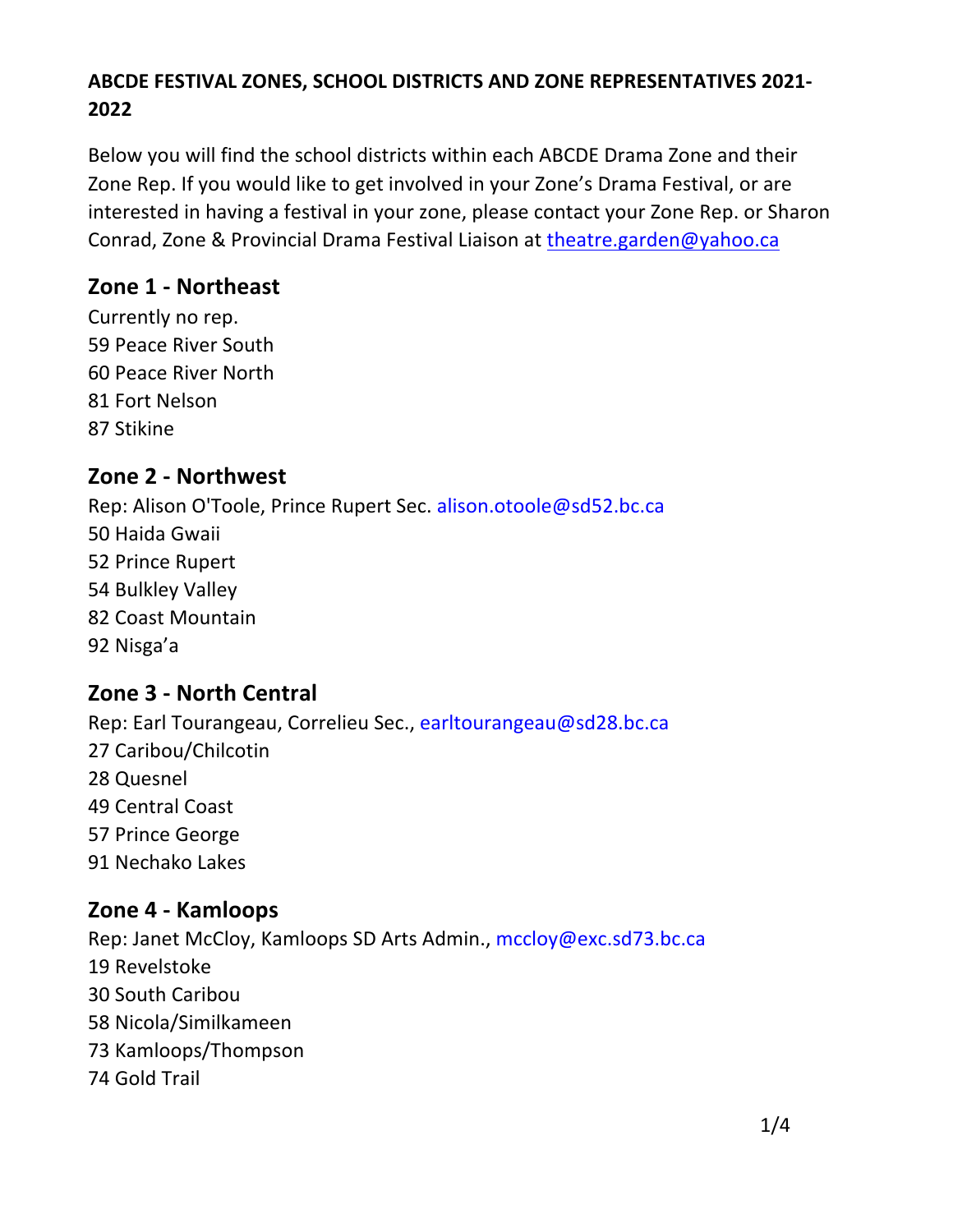# Zone 5 - North Okanagan

Rep: Lana O'Brien, W.L. Seaton Sec., Vernon lobrien@sd22.bc.ca 22 Vernon 23 Central Okanagan 83 North Okanagan/Shuswap

## Zone 6 - South Okanagan

Rep: Lori Grant, Princess Margaret Sec., Penticton Igrant@summer.com 51 Boundary 53 Okanagan/Similkameen 67 Okanagan/Skaha

### Zone 7 - Rocky Mountains

Currently no rep. 5 Southeast Kootenav 6 Rocky Mountain

### Zone 8 - Kootenays

Currently no rep. 8 Kootenay Lake 10 Arrow Lakes 20 Kootenay/Columbia

### Zone 9 - Upper Fraser Valley

Rep: Brian Billo, W.J. Mouat Sec., Abbotsford brian.billo@abbyschools.ca 33 Chilliwack 34 Abbotsford 42 Maple Ridge/Pitt Meadows 75 Mission 78 Fraser-Cascade

### Zone 10 - North Island

Rep: Christine Knight, Carihi Sec., Campbell River, christine.knight@sd72.bc.ca 47 Powell River 68 Nanaimo/Ladysmith 69 Qualicum 70 Alberni 71 Comox Valley 72 Campbell River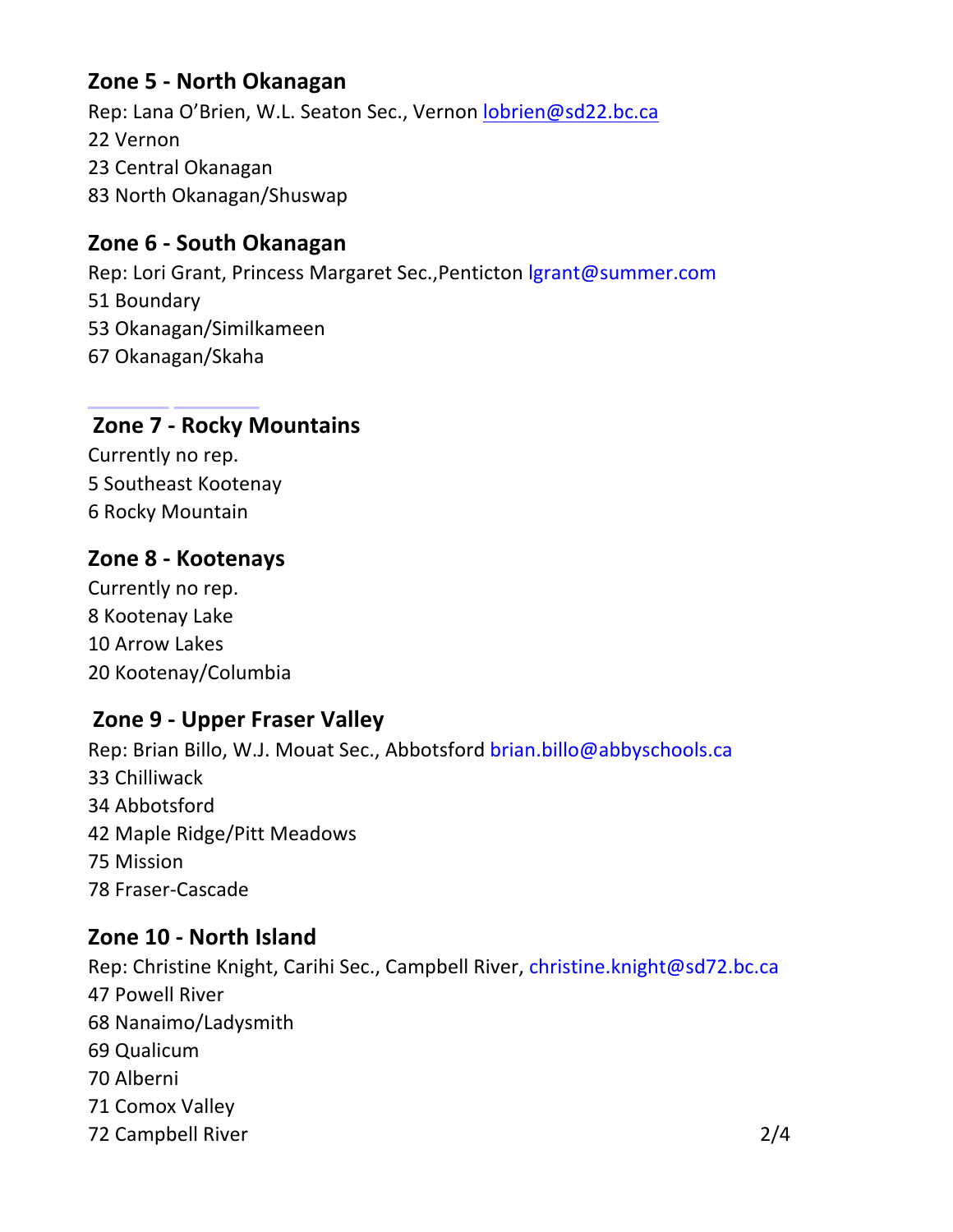79 Cowichan Valley 84 Vancouver Island West 85 Vancouver Island North 93 Conseil Scolaire Francophone

# Zone 11 - South Island

Rep: Colin Plant, Claremont Sec., Saanich, cplant@sd63.bc.ca 61 Greater Victoria 62 Sooke 63 Saanich 64 Gulf Islands

# Zone 12 - Langley

Rep: Gordon Hamilton, Brookswood Sec., ghamilton@sd35.bc.ca

### Zone 13 - Surrey

Rep: Craig Wrotniak, North Surrey Sec. wrotniak c@sd36.bc.ca 36 Surrey

#### Zone 14a - TriCities

Rep: Coco Roberge, Riverside Sec., Port Coquitlam nroberge@sd43.bc.ca 43 Port Moody/Port Coquitlam/Coquitlam

### Zone 14b - Burnaby/New West

Rep: Joan Maclean, Moscrop Sec., Burnaby joan.maclean@burnabyschools.ca 40 New Westminster 41 Burnaby

#### Zone 15 - North/West Vancouver

Rep: Paula Johnson, Howe Sound Sec., Squamish pjohnson @sd48.bc.ca 44 North Vancouver 45 West Vancouver 46 Sunshine Coast 48 Sea to Sky

#### Zone 16 - Vancouver

Rep: Meghan Byrne, Magee Sec. mbyrne@vsb.bc.ca 39 Vancouver